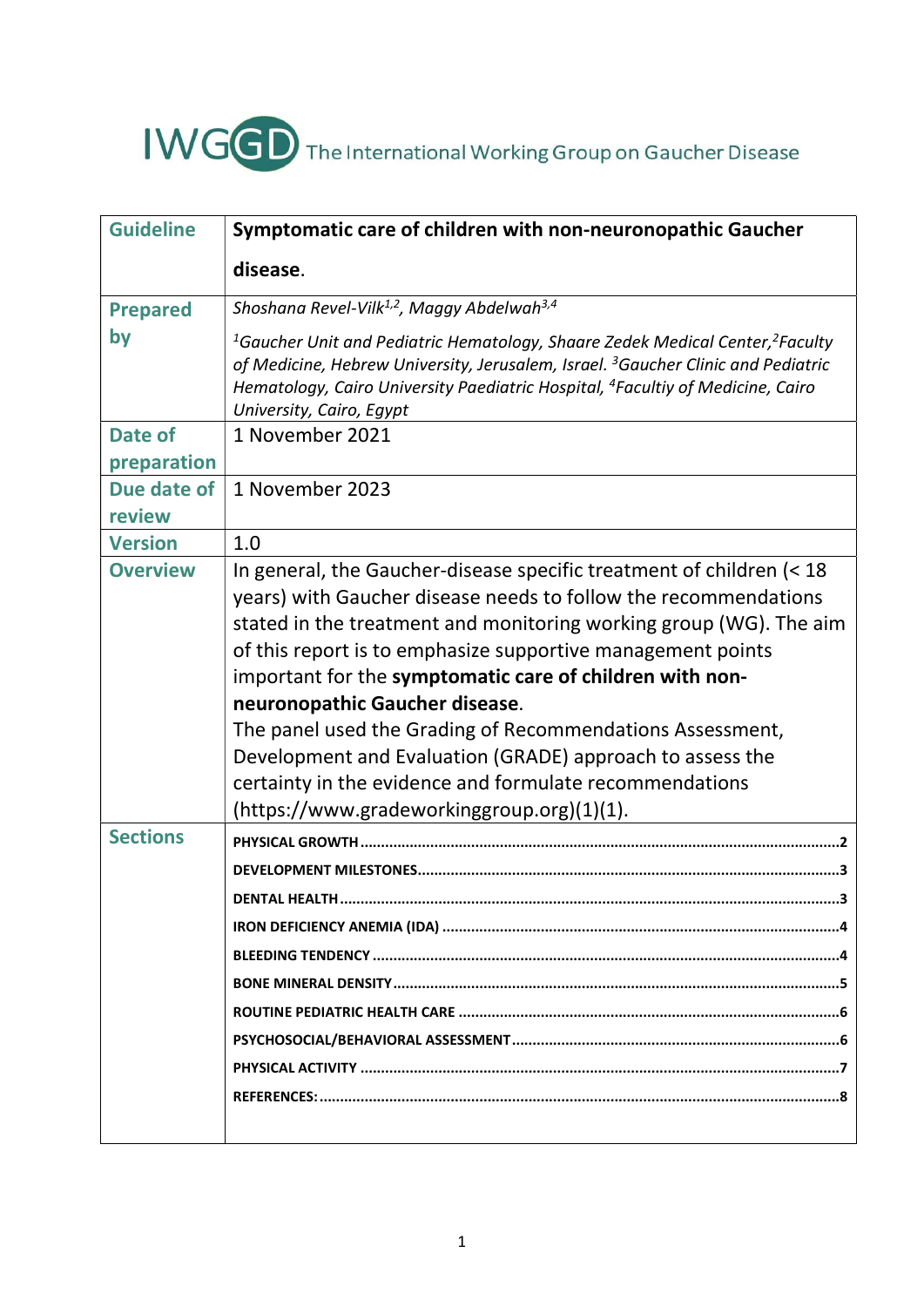# Physical growth

Recommendation: The panel recommends routine height and weight assessment for children with GD to determine growth percentile and growth rate.

#### Remarks:

- Preferable using growth charts that are population specific.
- A decline in height percentiles during follow-up could be secondary to complications/manifestations of GD or a co-morbidity (such as Celiac, growth hormone deficiency, etc.)
- Child height should be compared to expected mid-parenteral height.
- When possible, consultation with an expert in pediatric endocrinology helps evaluate other causes for growth delays in relevant cases.

Details: Height and weight may be severely affected in children with GD (2). In cases of earlier onset of clinical signs and symptoms, children's height and weight may be low below the 3<sup>rd</sup> percentile for their age. Even in mildly affected children, approximately half of the children present with height and weight growth percentiles ≤ 25%. Timely initiation of GD-specific therapy is important in symptomatic children to achieve normal growth (3, 4). Enzyme replacement therapy (ERT) was shown to accelerate the growth rate in children with GD. The therapeutic goal of ERT is to normalize growth and reach the peak of bone acquisition within three years of treatment onset.

The abnormal growth rate in children with mild signs of GD or children receiving GD-specific therapy can occasionally result from non-GD causes like celiac disease, growth hormone deficiency, etc. Improvements in growth hormone deficiency in symptomatic children after ERT initiation suggest that the growth hormone deficiency may be related to the coexistence of hypermetabolism with healthy thyroid functioning (5).

Delayed puberty, which often occurs in children with GD, can impact final height. Due to a longer time of growth, asymptomatic/mildly affected children, specifically those homozygous for the N370S mutation and those diagnosed through screening, are expected to reach a normal final height in their adulthood (2, 6).

As a measure of developmental age, or physiological maturity, bone age can represent more truthfully than chronological age, i.e., how far an individual has progressed towards full maturity. In children with GD, bone age is often delayed allowing catch-up growth after initiation of ERT (5).

2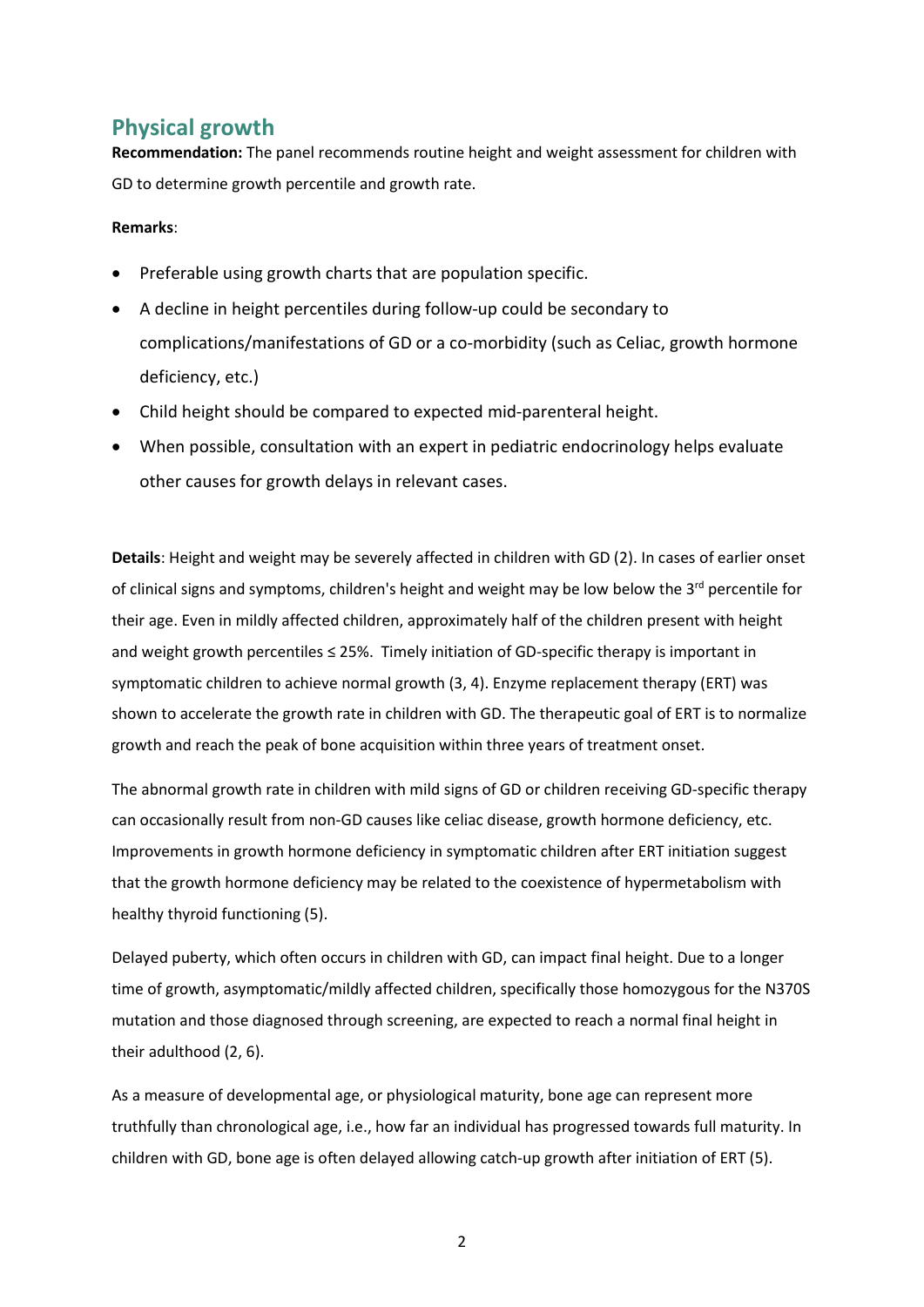# Development milestones

Recommendation: For children with GD, the panel recommends routine assessment of developmental milestones, including motor, mental, social, visual, and auditory milestones

### Remarks:

- Developmental milestones of children with GD type 1 should be similar to the general population.
- In severely symptomatic cases, normal development, especially motor milestones, may be affected by severe anemia and/or enlarged abdominal organs.
- Improved disease manifestations with ERT initiation should help achieve normal development (3, 4).

# Dental health

Recommendation: The panel recommends regular oral examinations with appropriate dental treatment for children with GD as for other individuals.

### Remarks:

 Consultation between the dentist and physician, preferably one with GD experience, should be considered when invasive procedures are planned.

Details: Oral and dental manifestations are not commonly seen in children with GD. These manifestations are often asymptomatic, although routine dental x-rays may detect them. The presence of pseudo-cystic or honeycombed radiolucent lesions, mainly in the premolar-molar regions, were reported, while osteonecrosis of the jaw is more rarely described (7-9). Delayed permanent dentition was found to be associated with mild to moderate bone involvement in children. Dental pulps can be infiltrated with Gaucher cells in severe type 1 GD (10). Oral hygiene in patients with GD was not different from otherwise healthy cohorts (11). Thrombocytopenia, coagulopathy, and platelet dysfunction, described in patients with GD, can increase the risk of gingival bleeding and of dental procedure-related bleeding (12) [see below – bleeding tendency section, for more details].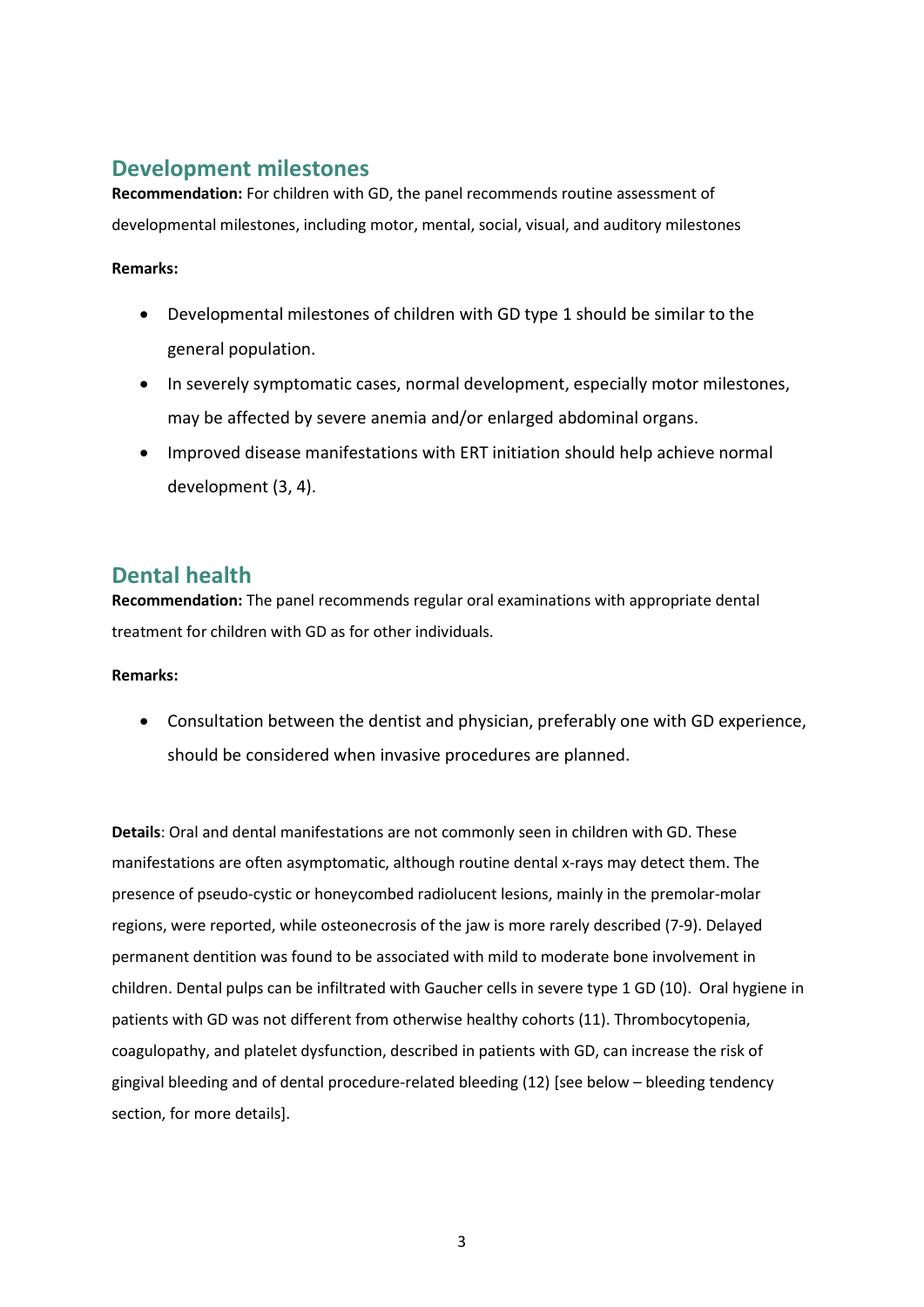# Iron deficiency anemia (IDA)

Recommendation: The forum considers a good practice to diagnose and manage iron deficiency in children with GD

### Remarks:

- GD-related hyperferritinemia, although not commonly encountered in the pediatric age group, may mask iron deficiency. In those cases, reduced iron, reduced transferrin saturation, increased total iron-binding capacity (TIBC), or increased soluble transferrin receptors can be used to indicate iron deficiency (13-15).
- Iron supplementation, e.g., 3-6 mg/kg/day, for three months monitored by iron profile, and treatment of the underlying cause, if applicable, is recommended, as per the general population.
- Nutritional Iron deficiency is considered the most common cause of anemia. Other reasons reported in children with GD, like recurrent epistaxis, menorrhagia, and celiac disease, should be investigated and treated.

# Bleeding tendency

Recommendation: The panel recommends a full hematological assessment before invasive procedures or surgeries and in cases of increased bleeding tendency. We recommend performing a detailed history of bleeding tendency, history of hepatic involvement, complete blood count, coagulation tests, and specific coagulation factor assays if indicated and platelet function studies.

### Remarks:

- Thrombocytopenia, coagulopathy, and platelet dysfunction seen in patients with GD increase the risk of bleeding, mainly mucocutaneous and procedure-related bleeding (16).
- Coagulation abnormalities usually resolve with ERT unless there is hepatic dysfunction, especially underlying cirrhosis in severe GD. Consistent abnormal coagulation tests should lead to further testing as suggested for non-GD patients (15)
- Platelet function defects may remain even after years of GD-specific therapy (16-18).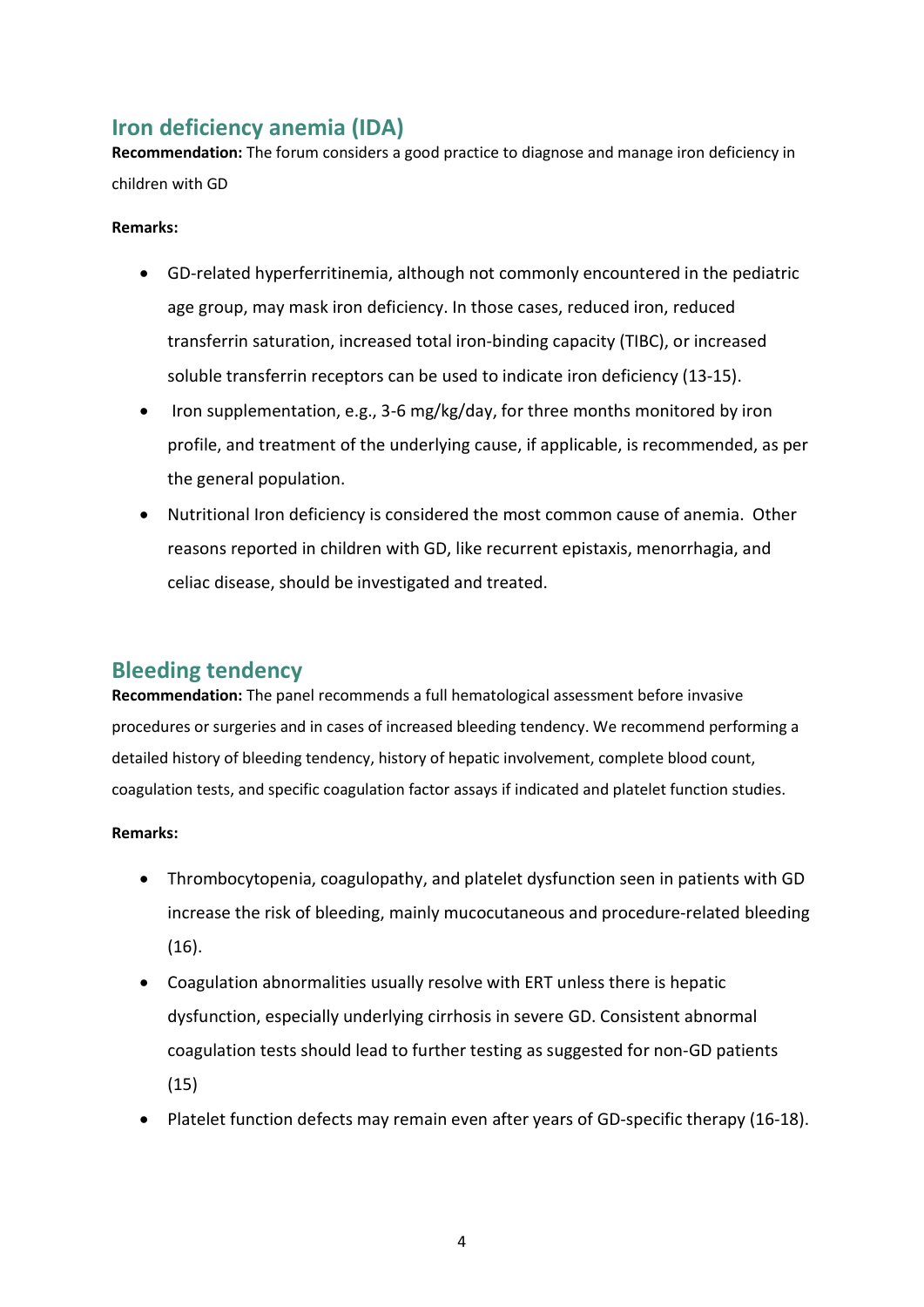- In the case of suspected or proven bleeding tendency, expert hematology input is required.
- There is no GD-related contraindication for the use of antifibrinolytics, platelet and/or plasma transfusion in case of bleeding or in preparation for surgery, if needed.

### Bone mineral density

Recommendation: The panel recognizes the need to understand better the use of bone mineral density testing in children with Gaucher disease

#### Remarks:

Childhood is a critical time for accrual of bone density, which peaks at 18-20 years of age. Both the infiltration of Gaucher cells to the bone and the inflammatory burden of GD may have a negative effect on bone density (19). Osteopenia is a relevant sign of bone involvement in Gaucher disease (GD) both in children and adults. Furthermore, abnormal bone metabolism is considered to play a role in the growth and pubertal delay.

The preferred skeletal sites for DXA measurements in children (usually after 10 years of age) are the lumbar spine (L1–L4) and total body-less head (20). In children with GD, like children with other chronic illnesses with delayed growth and pubertal development, the appropriate interpretation of DXA results requires adjusting the z score for height or height age and compared with reference data with age-, sex-, and height-specific z scores. Bone marrow density measured by DXA corrects bone mineral for the area (height and width) but not for the volume (height, width, and thickness) of bone. For this reason, if two individuals with identical "true" volumetric bone density are compared, the shorter person will have a lower BMD than the taller one. Similarly, a child with delayed puberty will not have had the same gains in bone size, geometry, and density. The Children's Hospital of Philadelphia online calculator based on the Zemel reference curves enables correction for height and height- z scores (https://zscore.research.chop.edu/bmdCalculator.php) (21).

The interpretation of bone densitometry results in children differs from that in older adults. The terms "osteopenia" and "osteoporosis" based on bone densitometry findings alone should not be used in younger patients; instead, bone mineral content or density that falls >2 SDs below expected is labeled "low for age." Pediatric osteoporosis is defined by using one of the following criteria: ≥1 vertebral fracture occurring in the absence of local disease or high-energy trauma (without or with densitometry measurements) or low bone density for age and a significant fracture history (defined

5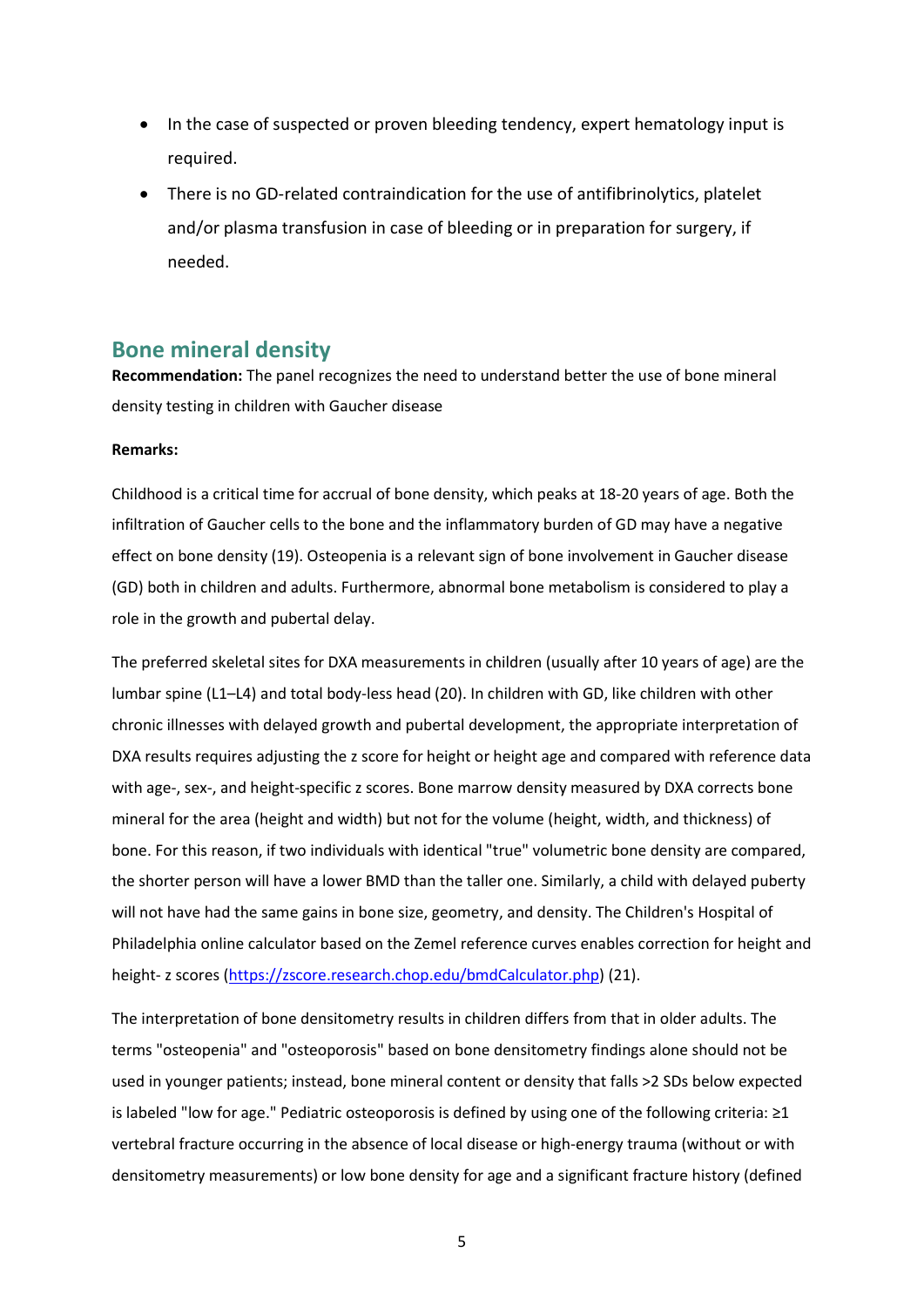as ≥two long bone fractures before ten years of age or ≥three long bone fractures before 19 years of age) (13).

All strategies to optimize bone health should be considered. Timely initiation of ERT in children can help preserve BMD (22, 23). Calcium and vitamin D intake should be based on country or regional specific guidelines. Weight-bearing activity and short periods of high-intensity exercise (e.g., jumping 10 minutes/day, three times/week) should be encouraged. Reducing inflammation, undernutrition, or hormone imbalances also is necessary.

# Routine pediatric health care

Recommendation: Where available, the panel suggests that children with GD will be followed by a pediatrician expert in GD on a routine basis, usually every 6-12 months (24, 25).

### Remarks:

- Children with GD should continue their routine pediatric health care by a local health provider (usually a pediatrician), including the recommended vaccination program
- Nutritional advice should be proposed to the children's parents with the aim to keep a healthy diet.

# Psychosocial/behavioral assessment

Recommendation: The panel suggests including psychosocial support team as part of the Gaucher clinic.

### Points to consider:

Having GD can take a psychological toll on children, adolescents, and adults (26). Specific disease manifestations such as organomegaly, delayed puberty, and growth retardation may affect body image and self-esteem while eliciting feelings of insecurity and isolation, which can lead to the development of behavioral problems. Additionally, chronic pain and fatigue may interfere with normal socialization and school performance. Children with GD report significantly lower healthrelated quality of life across all domains relative to healthy counterparts (27).

A diagnosis of genetic disease challenges both the child and the parents. Questions like -

why me? Why my child? The parent may feel responsible since he/she is the carrier.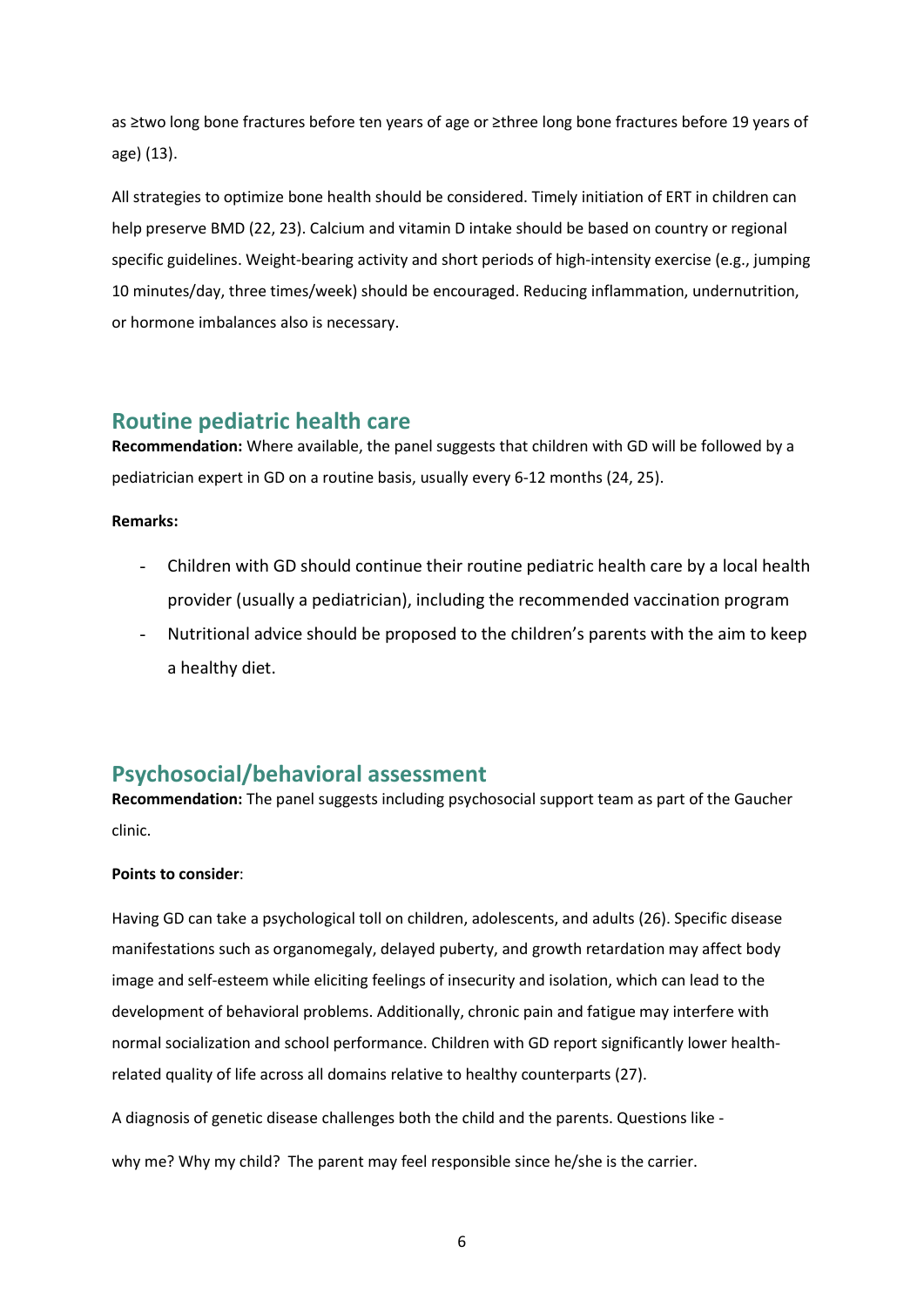Social determinants, religious principles, cultural beliefs, and practices may influence the uptake of information and understanding of genetic disease (28).

Monitoring children with GD must include regular psychosocial, functional, and quality-of-life evaluation (24).Psychosocial evaluation can be arranged to assess patients in friendly GD group gatherings so making them feel they are part of a community allowing for a better and more informative assessment

# Physical activity

Recommendation: The forum considers good practice for children with GD to participate in regular physical activity as recommended for age-matched peers.

### Remarks:

The risk of specific physical activities in children with massive splenomegaly, severe anemia, bleeding risk, and/or bone disease should be assessed on an individual basis and should be re-assessed upon response to ERT

Details: Physical activity is associated with many physiological and psychological health benefits across the lifespan. International guidelines suggest that children should be participating in a minimum of 60 min of moderate to vigorous-intensity physical activity per day to achieve these benefits (29). For patients with GD, maintaining regular physical activity is further important to maintain bone health and help prevent bone loss (19).

The risk of splenic rupture is considerably low; still, for children who have very enlarged spleens, contact sports like football and basketball probably should be avoided in favor of activities like swimming, bike riding and dance programs. The risk of bleeding secondary to sport actives should be evaluated regularly.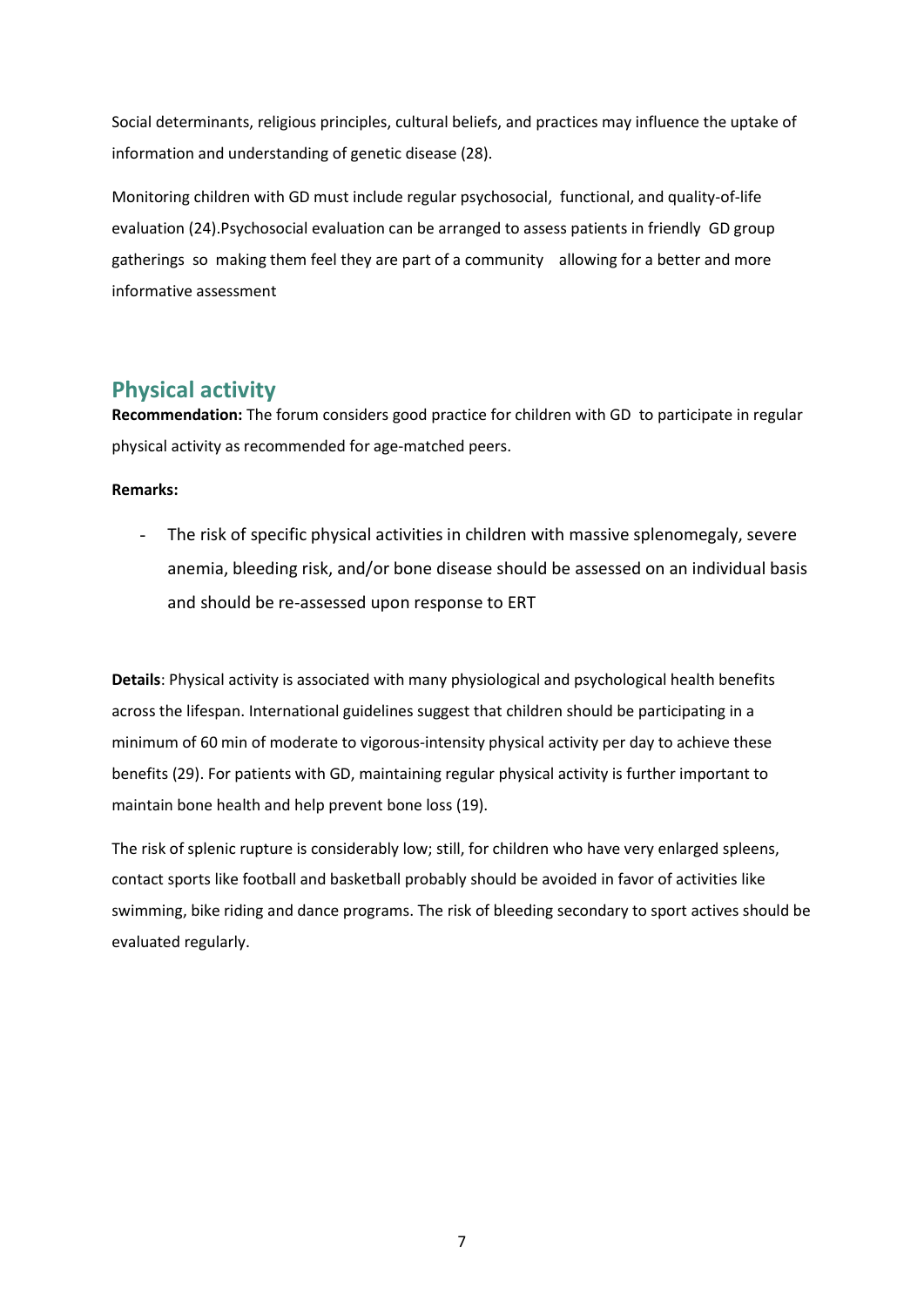# References:

1. https://www.gradeworkinggroup.org/ GRADE working group.

2. Mendelsohn E, Meir A, Abrahamov A, Elstein D, Zimran A, Levy-Khademi F. Growth and final height of children with Gaucher disease: A 15-year follow-up at an Israeli Gaucher center. Blood Cells Mol Dis. 2018;68:97-9.

3. Andersson H, Kaplan P, Kacena K, Yee J. Eight-year clinical outcomes of long-term enzyme replacement therapy for 884 children with Gaucher disease type 1. Pediatrics. 2008;122:1182-90.

4. Smith L, Rhead W, Charrow J, Shankar SP, Bavdekar A, Longo N, et al. Long-term velaglucerase alfa treatment in children with Gaucher disease type 1 naive to enzyme replacement therapy or previously treated with imiglucerase. Mol Genet Metab. 2016;117:164-71.

5. Kaluzna M, Trzeciak I, Ziemnicka K, Machaczka M, Ruchala M. Endocrine and metabolic disorders in patients with Gaucher disease type 1: a review. Orphanet J Rare Dis. 2019;14:275.

6. Elstein D, Altarescu G, Abrahamov A, Zimran A. Children with type 1 Gaucher disease: Changing profiles in the 21st century. Blood Cells Mol Dis. 2018;68:93-6.

7. Mohamed YSA, Zayet MK, Omar OM, El-Beshlawy AM. Jaw bones' involvement and dental features of type I and type III Gaucher disease: a radiographic study of 42 paediatric patients. Eur Arch Paediatr Dent. 2020;21:241-7.

8. Saranjam HR, Sidransky E, Levine WZ, Zimran A, Elstein D. Mandibular and dental manifestations of Gaucher disease. Oral Dis. 2012;18:421-9.

9. Carter LC, Fischman SL, Mann J, Elstein D, Stabholz A, Zimran A. The nature and extent of jaw involvement in Gaucher disease: observations in a series of 28 patients. Oral Surg Oral Med Oral Pathol Oral Radiol Endod. 1998;85:233-9.

10. Abdelwahab M, Elniel GA. Dental pulps can be infiltrated with Gaucher cells in severe type 1 GD(Dental problems of Egyptian Gaucher disease children and infiltration of the dental pulp with Gaucher cells. Molecular Genetics and Metabolism. 2014;111:

11. Fischman SL, Elstein D, Sgan-Cohen H, Mann J, Zimran A. Dental profile of patients with Gaucher disease. BMC Oral Health. 2003;3:4.

12. Givol N, Goldstein G, Peleg O, Shenkman B, Zimran A, Elstein D, et al. Thrombocytopenia and bleeding in dental procedures of patients with Gaucher disease. Haemophilia. 2012;18:117-21.

13. Hughes D, Cappellini MD, Berger M, Van Droogenbroeck J, de Fost M, Janic D, et al. Recommendations for the management of the haematological and onco-haematological aspects of Gaucher disease. Br J Haematol. 2007;138:676-86.

14. Lefebvre T, Reihani N, Daher R, de Villemeur TB, Belmatoug N, Rose C, et al. Involvement of hepcidin in iron metabolism dysregulation in Gaucher disease. Haematologica. 2018;103:587-96.

15. Revel-Vilk S, Szer J, Zimran A. Hematological manifestations and complications of Gaucher disease. Expert Rev Hematol. 2021;14:347-54.

16. Revel-Vilk S, Naamad M, Frydman D, Freund MR, Dinur T, Istaiti M, et al. Platelet Activation and Reactivity in a Large Cohort of Patients with Gaucher Disease. Thromb Haemost. 2021;

17. Spectre G, Roth B, Ronen G, Rosengarten D, Elstein D, Zimran A, et al. Platelet adhesion defect in type I Gaucher Disease is associated with a risk of mucosal bleeding. Br J Haematol. 2011;153:372-8.